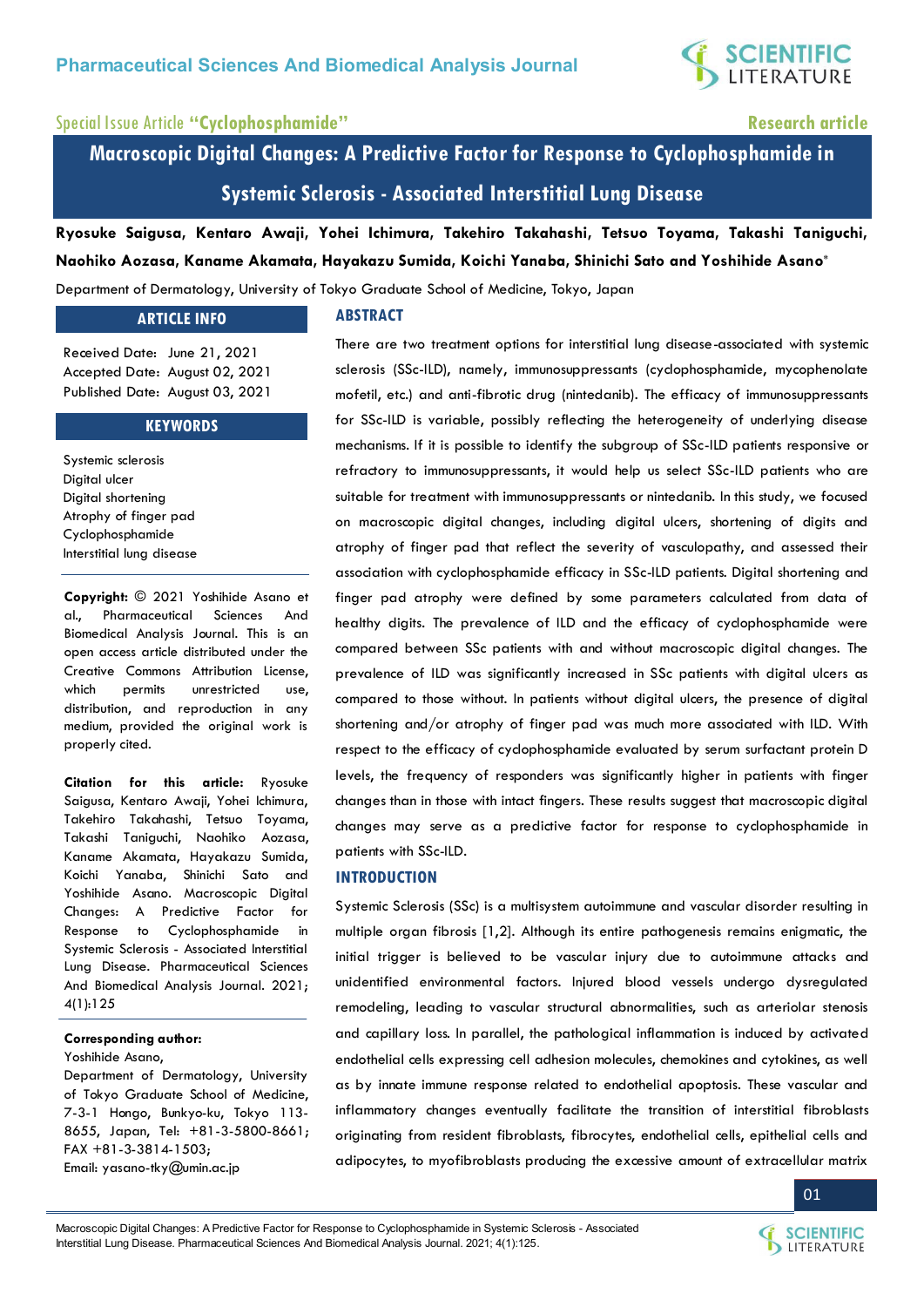# **SCIENTIFIC**<br>LITERATURE

[3-5]. Thus, vasculopathy is a critical disease process underlying the development of multiple organ fibrosis in SSc.

SSc vasculopathy is classified into two categories; proliferative obliterative vasculopathy and destructive vasculopathy. Proliferative obliterative vasculopathy is histologically characterized by the occlusion of arterioles and small arteries with the proliferation of a-smooth muscle actin-positive cells, which is directly relevant to the development of digital ulcers, pulmonary arterial hypertension and scleroderma renal crisis. Destructive vasculopathy represents capillary loss, resulting in the induction of tissue fibrosis at least partially through the activation of interstitial fibroblasts by hypoxia. These two vascular changes concomitantly occur and induce various cutaneous manifestations and organ involvement [6,7]. With respect to fingers, SSc patients frequently manifest with digital ulcers, gangrenes, shortening of digits and atrophy of finger pad. Digital ulcers and gangrenes are caused by multiple mechanisms, such as repetitive microtrauma, impaired circulation, delayed wound healing and bacterial infection [8]. Shortening of digits is attributable to the absorption of digital bones and/or tissue loss of the skin and subcutaneous tissues due to impaired circulation and digital ulcers/gangrenes. Atrophy of finger pad is owing to loss of subcutaneous fat tissue due to impaired circulation and fibrosis. Although these digital changes occur to variable degrees in a large portion of SSc patients, there is an SSc subset with intact digits even though fibrosis of the skin and internal organs extensively spreads. Although the association of digital ulcers with other clinical symptoms have been well studied, the clinical significance of digital shortening and finger pad atrophy remains unknown.

Interstitial Lung Disease (ILD) is a leading cause of mortality in SSc patients, as well as pulmonary arterial hypertension [9]. So far, there are two major treatment options for ILD associated with SSc (SSc-ILD), namely, immunosuppressants and antifibrotic drug (nintedanib) [10-15]. Cyclophosphamide and mycophenolate mofetil with or without corticosteroid are widely used as the first-line treatment, while nintedanib has recently started to be used alone or in combination with immunosuppressants. Cyclophosphamide was initially applied to SSc-ILD due to its immunosuppressive property, but accumulating evidence has revealed that cyclophosphamide also exerts its anti-inflammatory and anti-fibrotic effects on SSc-ILD by acting on vasculopathy [16-19]. Generally, the efficacy of these therapies for SSc-ILD is variable, and clinical indicators are required to choose the subset of patients who preferentially respond to either immunosuppressants or antifibrotic drug.

Under this situation, we accidentally experienced a couple of consecutive SSc-ILD patients refractory to Intravenous Cyclophosphamide Pulse (IVCY), all of whom had none of digital ulcers, gangrenes, digital shortening and atrophy of finger pad, suggesting that intact fingers may be a predictive factor for poor response to IVCY. In this study, therefore, we investigated the association between digital changes and IVCY efficacy in patients with SSc-ILD.

#### **METHODS**

#### **Ethical Statement**

This study was approved by the ethical committee of University of Tokyo Graduate School of Medicine. Written informed consent was obtained from all the participants.

### **Patients and the definition of ILD**

We enrolled 100 healthy controls (50 males and 50 females; age, median [25-75 percentile]: 57 years [45.0-69.8]) and 166 patients (9 men and 157 women, age, 55 years [45.0- 63.0]; disease duration, 3 years [1.0-10.0]) who presented to the dermatology department of The University of Tokyo Hospital between 2001 and 2014. All the patients fulfilled the new classification criteria of SSc [20]. For each patient, the data regarding ILD and clinical features of digits were obtained from the medical record. ILD was defined as bibasilar interstitial fibrosis and/or alveolitis on high-resolution computed tomography.

#### **Statistical Analysis**

Statistical analysis was conducted with Fisher's exact probability test for the analysis of frequency and Mann-Whitney U test to compare two unpaired data. Statistical significance was defined as a P value of <0.05.

#### **RESULTS**

#### **Definitions of digital shortening and finger pad atrophy**

We initially examined the numerical parameters of the index, middle and ring fingers in 100 healthy controls to define digital shortening and atrophy of finger pad. As shown in (Figure 1A-1C), we measured the distance from tip to Distal

02

Macroscopic Digital Changes: A Predictive Factor for Response to Cyclophosphamide in Systemic Sclerosis - Associated Interstitial Lung Disease. Pharmaceutical Sciences And Biomedical Analysis Journal. 2021; 4(1):125.

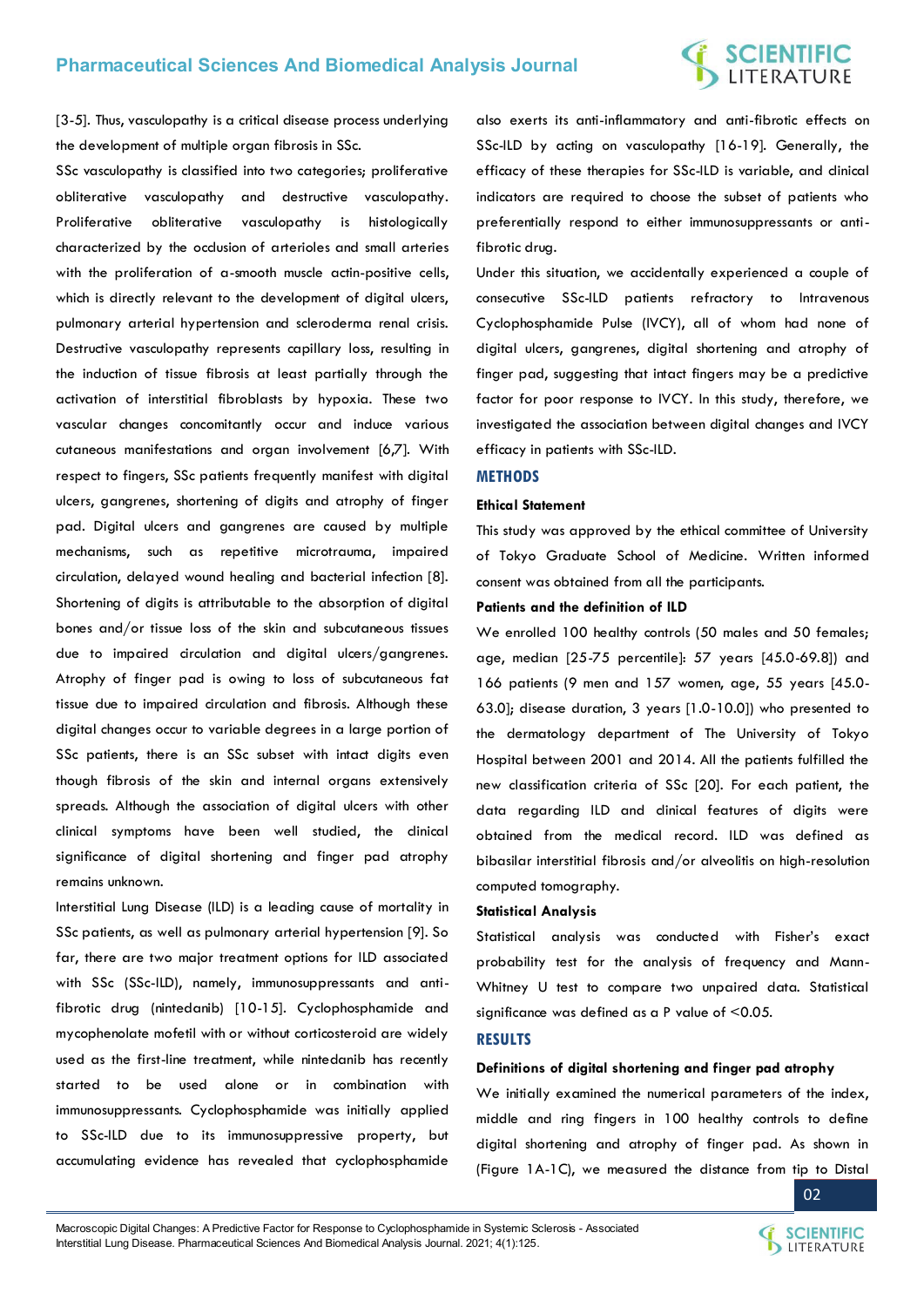

Interphalangeal (DIP) joint (defined as 'a') and to proximal interphalangeal joint (defined as 'b'), an angle between the line of the finger at extended position and the tangential line of the middle point of the nail (defined as 'c'), and the thickness of finger at DIP joint (defined as 'd') and at the middle point of the line from tip to DIP joint (defined as 'e'). We defined the normal range of these parameters as the average  $\pm$  2 standard deviations (Table1). Based on these data of healthy controls, digital shortening was defined as  $a/b < 0.48$ , and atrophy of finger pad was defined as c >10.8° and e/d <0.89. The following analyses were conducted using these criteria. SSc patients were classified into 3 groups as follows. First, patients were divided into 2 groups based on the current and past history of digital ulcers. SSc patients without the history of digital ulcers were further divided into 2 groups according to digital changes; patients with digital shortening and/or atrophy of finger pad in any of the index, middle and ring fingers and patients with intact digits.





| Table 1: Summary of measures obtained from the digits of<br>healthy controls. |      |            |      |  |  |  |
|-------------------------------------------------------------------------------|------|------------|------|--|--|--|
|                                                                               | a/b  | $c$ (deg.) | e/d  |  |  |  |
| Mean                                                                          | 0.53 | 1.9        | 0.99 |  |  |  |
| Maximum                                                                       | 0.63 | 15         | 1.14 |  |  |  |
| Minimum                                                                       | 0.49 | $-20$      | 0.83 |  |  |  |
| Mean $+2SD$                                                                   | 0.57 | 10.8       | 1.09 |  |  |  |
| Mean - 2SD                                                                    | 0.48 | -7         | 0.89 |  |  |  |

The values of each parameter were measured on the index, middle and ring fingers of healthy controls. SD: Standard deviation.

# **Increased prevalence of ILD in SSc patients with macroscopic digital changes**

We assessed the association of macroscopic digital changes with the prevalence of ILD (Table 2). SSc patients with any of digital ulcers, digital shortening and finger pad atrophy were more complicated with ILD than those with intact digits (91.0% [81/89] vs 26.0% [20/77], p <0.00001). In addition, the prevalence of ILD was much higher in SSc patients with digital ulcers than in those without  $(84.6\%$   $[22/26]$  vs  $56.4\%$  $[79/140]$ , p = 0.0079). In SSc patients without digital ulcers, the presence of digital shortening and/or finger pad atrophy was more associated with ILD than the absence of digital changes (93.7% [59/63] vs 26.0% [20/77], p <0.00001). These results suggest that macroscopic finger changes are clinical signs indicating the enhanced risk of ILD development in SSc patients.

| Table 2: The relation between macroscopic digital changes and |                   |             |         |                         |        |  |  |  |  |  |
|---------------------------------------------------------------|-------------------|-------------|---------|-------------------------|--------|--|--|--|--|--|
| ILD.                                                          |                   |             |         |                         |        |  |  |  |  |  |
|                                                               | Ulcer<br>$^{(+)}$ | Ulcer $(-)$ |         |                         |        |  |  |  |  |  |
|                                                               |                   | Shortening  | Atrophy | Shortening &<br>atrophy | Intact |  |  |  |  |  |
| ILD<br>$(+)$                                                  | 22                | 39          | 12      | 8                       | 20     |  |  |  |  |  |
| ILD<br>(-)                                                    | 4                 | 4           | 0       | 0                       | 57     |  |  |  |  |  |

ILD, interstitial lung disease

# **SSc patients with macroscopic digital changes are highly responsive to IVCY Infusions**

We next assessed the association of macroscopic digital changes with the efficacy of IVCY for ILD in 34 SSc patients (Table 3). For this purpose, patients treated with IVCY were classified into two groups according to its therapeutic effect; (i) effective, the values of the percentage of predicted vital

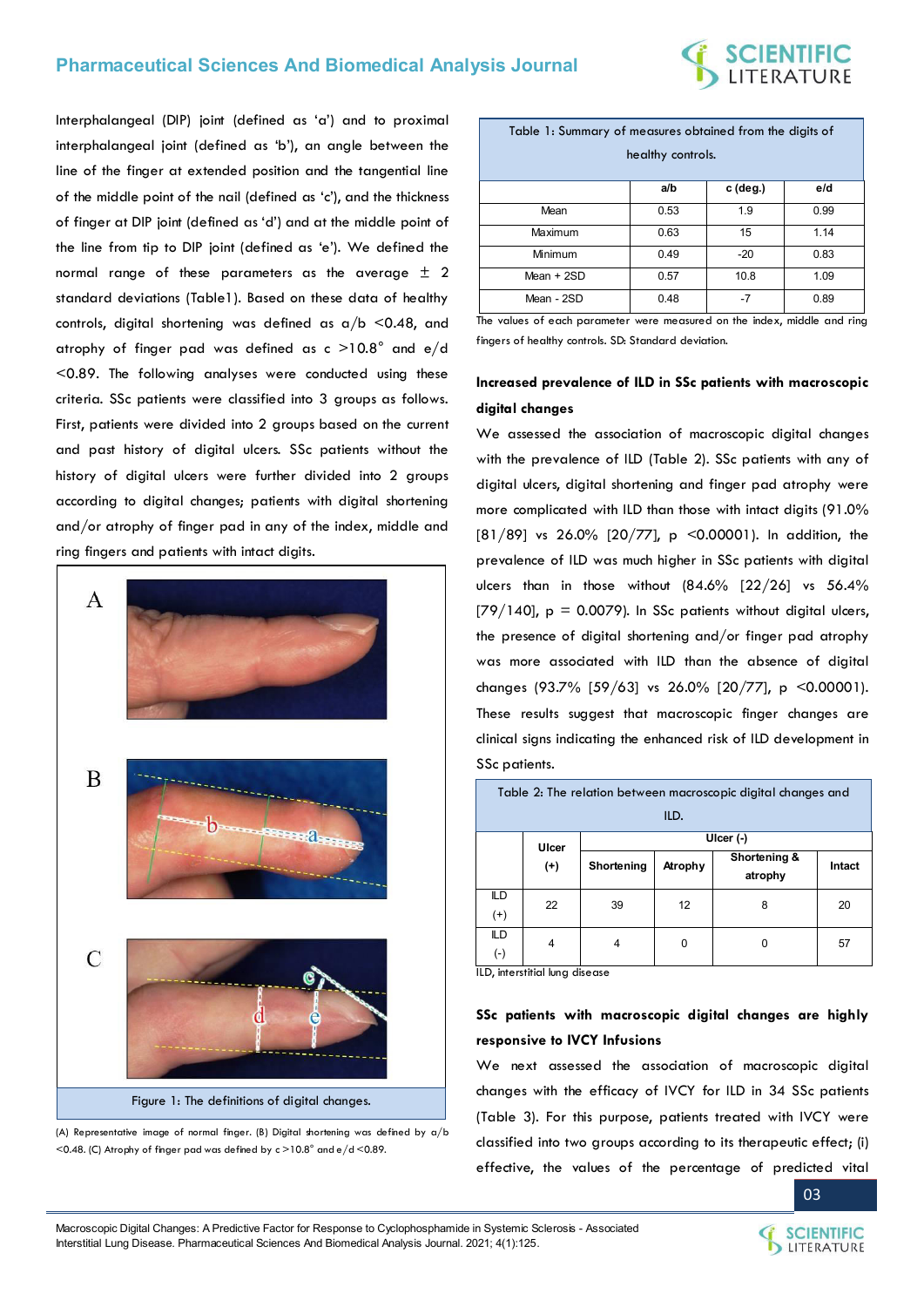capacity (%VC) or the percentage of predicted diffusion lung capacity for carbon monoxide (%DLco) at 6 months after the completion of IVCY infusions are increased more than 10% of their baseline values, (ii) ineffective or exacerbated, patients who did not meet these criteria. The presence of any of macroscopic digital changes did not affect the response to IVCY in total SSc patients (34.6% [9/26] for patients with digital changes, 25% [2/8] for patients with intact digits;  $p =$ 0.69). Also, the presence of digital ulcers did not alter the efficacy of IVCY in total SSc patients (42.9% [3/7] for patients with digital ulcers, 29.6% [8/27] for patients without digital ulcers;  $p = 0.66$ ). In patients without digital ulcers, there was no significant difference in the therapeutic effect of IVCY between patients with digital shortening and/or finger pad atrophy and those with intact digits  $(31.6\% [6/19] \text{ vs } 25\% [2/8], p = 1.0)$ .

We further assessed the association of macroscopic digital changes with the efficacy of IVCY based on serum markers, such as surfactant protein D (SP-D) and KL-6. The decrease in serum SP-D levels by IVCY infusions was significantly greater in patients with any of digital changes than in patients with intact digits (Figure 2A). In SSc patients without digital ulcers, patients with digital shortening and/or finger pad atrophy showed the decrease in serum SP-D levels to a greater extent than those without these finger changes (Figure 2B). We conducted the same analyses regarding serum KL-6 levels, but no significant differences were detected. Given that serum levels of SP-D and KL-6 reflect alveolitis and established fibrosis respectively [21], these results suggest that SSc patients with macroscopic digital changes are highly responsive to IVCY infusions.

| Table 3: The association of macroscopic digital changes with the<br>efficacy of IVCY for ILD in 34 SSc patients. |          |            |             |                         |        |  |  |  |
|------------------------------------------------------------------------------------------------------------------|----------|------------|-------------|-------------------------|--------|--|--|--|
|                                                                                                                  | Ulcer    |            | UIcer $(-)$ |                         |        |  |  |  |
|                                                                                                                  | $^{(+)}$ | Shortening | Atrophy     | Shortening<br>& atrophy | Intact |  |  |  |
| Effective                                                                                                        | з        |            | 3           |                         | 2      |  |  |  |
| Ineffective or<br>exacerbated                                                                                    | 4        | 11         | O           |                         | 6      |  |  |  |



(A) The changes of serum SP-D levels by IVCY infusions were compared between SSc patients with digital changes and those with intact fingers. (B) The same analysis was conducted in SSc patients with digital shortening and/or finger pad atrophy and those with intact fingers. Horizontal bars represent median of each group.

#### **DISCUSSION**

This study was undertaken to investigate the relationship between macroscopic digital changes and IVCY efficacy in patients with SSc-ILD. Based on numerous clinical studies, microscopic morphological features of SSc vasculopathy, namely, nailfold capillary changes evaluated by video capillaroscopy, are currently accepted as a gold standard method to assess the severity of SSc vasculopathy [22,23]. However, the availability of this device is globally still restricted to a limited number of facilities. Therefore, macroscopic indicators for the severity of SSc vasculopathy would be quite useful in the clinical settings. As macroscopic finger changes reflecting the severity of vasculopathy, we focused on digital ulcers, finger shortening and atrophy of finger pad according to our clinical experience. As expected, the prevalence of ILD was significantly higher in SSc patients with the current and past history of digital ulcers than in those without. Also, among SSc patients with no history of digital ulcers, SSc patients with digital shortening and/or finger pad atrophy were much more complicated with ILD. These results support the canonical idea that vasculopathy underlies the developmental mechanism of SSc-ILD [24,25].

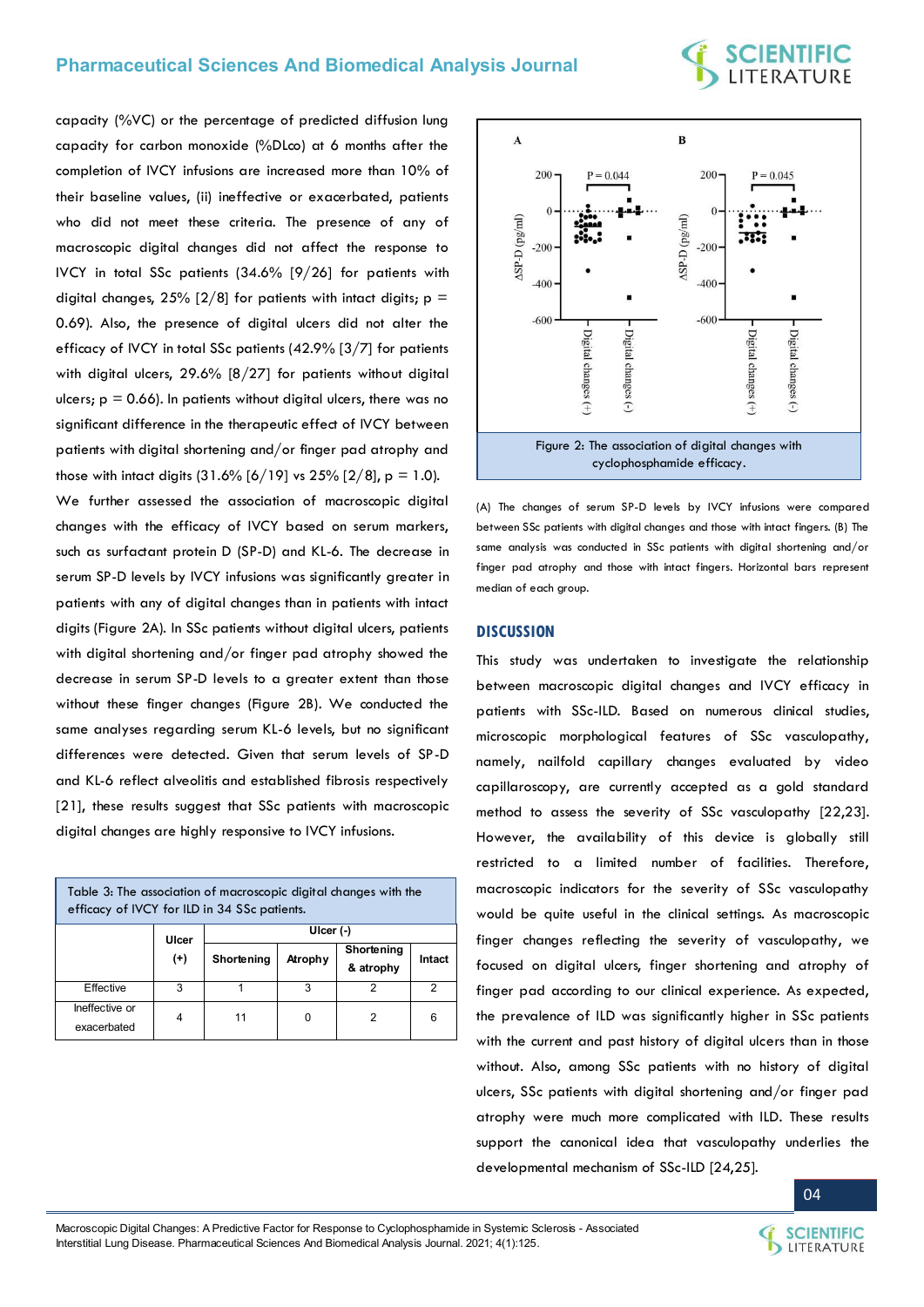

The efficacy of IVCY is generally heterogenous in patients with SSc-ILD [26]. So far, the underlying mechanism of this clinical observation remains unknown, but the present results provide us with a unique clue to solve this unanswered issue. When evaluated by pulmonary function test results, the association of macroscopic digital changes with IVCY efficacy was unclear. This is probably due to the limited effect of IVCY on %VC and %DLco in patients with SSc-ILD [10,26]. However, the evaluation using serum SP-D levels, which reflect the activity of alveolitis and respond to IVCY infusions [21,26], strongly supported our idea that SSc-ILD patients with macroscopic digital changes are more responsive to IVCY infusions than those without. Since the severity of ILD was comparable in patients with macroscopic digital changes and patients with intact digits in terms of serum SP-D and KL-6 levels and pulmonary function test results (data not shown), the current results suggest that IVCY exerts its disease modifying effect on SSc-ILD mainly by acting on vasculopathy. Indeed, IVCY improves clinical presentations associated with vascular damages in SSc, such as abnormal nailfold capillaries and Raynaud's phenomenon [27], and circulating endothelial progenitor cells are increased in SSc patients treated with IVCY [28]. Therefore, intact digits may serve as a useful indicator to identify the subset of SSc patients in which the contribution of vasculopathy to the onset and progression of ILD is relatively small. Further studies are required to clarify this point.

Nintedanib is approved for the treatment of SSc-ILD, and it can be an option for SSc-ILD unresponsive to immunosuppressants. At this moment, there is no clinical indicator to identify the subgroup of SSc-ILD patients suitable for the treatment of nintedanib. As shown in the current study, the presence or absence of macroscopic finger changes may serve as a useful indicator for IVCY responders or non-responders, respectively. Our next interest is whether macroscopic digital changes can stratify SSc-ILD patients responsive or refractory to nintedanib. An observational study is now under the way in our facility.

In summary, this is the first report demonstrating the clinical significance of macroscopic finger changes in SSc-ILD patients. Although the validation study with a larger number of patients is required, the current finding is quite useful in the clinical settings and provides us with a clue to better understand the heterogeneous pathology of SSc-ILD.

#### **REFERENCES**

- 1. [Allanore Y, Simms R, Distler O, Trojanowska M, Pope J, et](https://pubmed.ncbi.nlm.nih.gov/27189141/)  [al. \(2015\). Systemic sclerosis. Nat Rev Dis Primers. 1:](https://pubmed.ncbi.nlm.nih.gov/27189141/)  [15002.](https://pubmed.ncbi.nlm.nih.gov/27189141/)
- 2. [Asano Y. \(2018\). Systemic sclerosis. J Dermatol. 45: 128-](https://pubmed.ncbi.nlm.nih.gov/29226387/) [138.](https://pubmed.ncbi.nlm.nih.gov/29226387/)
- 3. [Asano Y. \(2020\). The Pathogenesis of Systemic Sclerosis:](https://pubmed.ncbi.nlm.nih.gov/32825112/)  [An Understanding Based on a Common Pathologic](https://pubmed.ncbi.nlm.nih.gov/32825112/)  [Cascade across Multiple Organs and Additional Organ-](https://pubmed.ncbi.nlm.nih.gov/32825112/)[Specific Pathologies. J Clin Med. 9: 2687.](https://pubmed.ncbi.nlm.nih.gov/32825112/)
- 4. [Ihn H, Yamane K, Asano Y, Jinnin M, Tamaki K. \(2006\).](https://academic.oup.com/rheumatology/article/45/2/157/1784455) [Constitutively phosphorylated Smad3 interacts with Sp1](https://academic.oup.com/rheumatology/article/45/2/157/1784455)  [and p300 in scleroderma fibroblasts. Rheumatology. 45:](https://academic.oup.com/rheumatology/article/45/2/157/1784455)  [157-165.](https://academic.oup.com/rheumatology/article/45/2/157/1784455)
- 5. [Mimura Y, Ihn H, Jinnin M, Asano Y, Yamane K, Tamaki K.](https://pubmed.ncbi.nlm.nih.gov/15854026/) [\(2005\). Constitutive phosphorylation of focal adhesion](https://pubmed.ncbi.nlm.nih.gov/15854026/)  [kinase is involved in the myofibroblast differentiation of](https://pubmed.ncbi.nlm.nih.gov/15854026/) [scleroderma fibroblasts. J Invest Dermatol. 124: 886-892.](https://pubmed.ncbi.nlm.nih.gov/15854026/)
- 6. [Asano Y, Sato S. \(2015\). Vasculopathy in scleroderma.](https://pubmed.ncbi.nlm.nih.gov/26152638/)  [Semin Immunopathol. 37: 489-500.](https://pubmed.ncbi.nlm.nih.gov/26152638/)
- 7. [Nakamura K, Taniguchi T, Hirabayashi M, Yamashita T,](https://pubmed.ncbi.nlm.nih.gov/32627966/)  [Saigusa R, et al. \(2020\). Altered properties of endothelial](https://pubmed.ncbi.nlm.nih.gov/32627966/)  [cells and mesenchymal stem cells underlying the](https://pubmed.ncbi.nlm.nih.gov/32627966/)  [development of scleroderma-like vasculopathy in Klf5](https://pubmed.ncbi.nlm.nih.gov/32627966/)+/- ;Fli1+/-  [mice. Arthritis Rheumatol. 72: 2136-2146](https://pubmed.ncbi.nlm.nih.gov/32627966/)
- 8. [Hughes M, Allanore Y, Chung L, Pauling JD, Denton CP, et](https://pubmed.ncbi.nlm.nih.gov/32099191/)  [al. \(2020\). Raynaud phenomenon and digital ulcers in](https://pubmed.ncbi.nlm.nih.gov/32099191/)  [systemic sclerosis. Nat Rev Rheumatol. 16: 208-221.](https://pubmed.ncbi.nlm.nih.gov/32099191/)
- 9. [Steen VD, Medsger TA. \(2007\). Changes in causes of](https://pubmed.ncbi.nlm.nih.gov/17329309/)  [death in systemic sclerosis, 1972-2002. Ann Rheum Dis. 66:](https://pubmed.ncbi.nlm.nih.gov/17329309/)  [940-944.](https://pubmed.ncbi.nlm.nih.gov/17329309/)
- 10. [Tashkin DP, Elashoff R, Clements PJ et al. \(2006\).](https://www.nejm.org/doi/full/10.1056/nejmoa055120)  [Cyclophosphamide versus placebo in scleroderma lung](https://www.nejm.org/doi/full/10.1056/nejmoa055120)  [disease. N Engl J Med. 354: 2655-2666.](https://www.nejm.org/doi/full/10.1056/nejmoa055120)
- 11. [Volkmann ER, Tashkin DP, Li N, Roth MD, Khanna D, et al.](https://pubmed.ncbi.nlm.nih.gov/28376288/)  [\(2017\). Mycophenolate Mofetil Versus Placebo for](https://pubmed.ncbi.nlm.nih.gov/28376288/)  [Systemic Sclerosis-Related Interstitial Lung Disease: An](https://pubmed.ncbi.nlm.nih.gov/28376288/)  [Analysis of Scleroderma Lung Studies I and II. Arthritis](https://pubmed.ncbi.nlm.nih.gov/28376288/)  [Rheumatol. 69: 1451-1460.](https://pubmed.ncbi.nlm.nih.gov/28376288/)
- 12. [Distler O, Highland KB, Gahlemann M, Azuma A, Fischer A,](https://pubmed.ncbi.nlm.nih.gov/31112379/)  [et al. \(2019\). Nintedanib for Systemic Sclerosis-Associated](https://pubmed.ncbi.nlm.nih.gov/31112379/)  [Interstitial Lung Disease. N Engl J Med. 380: 2518-2528.](https://pubmed.ncbi.nlm.nih.gov/31112379/)